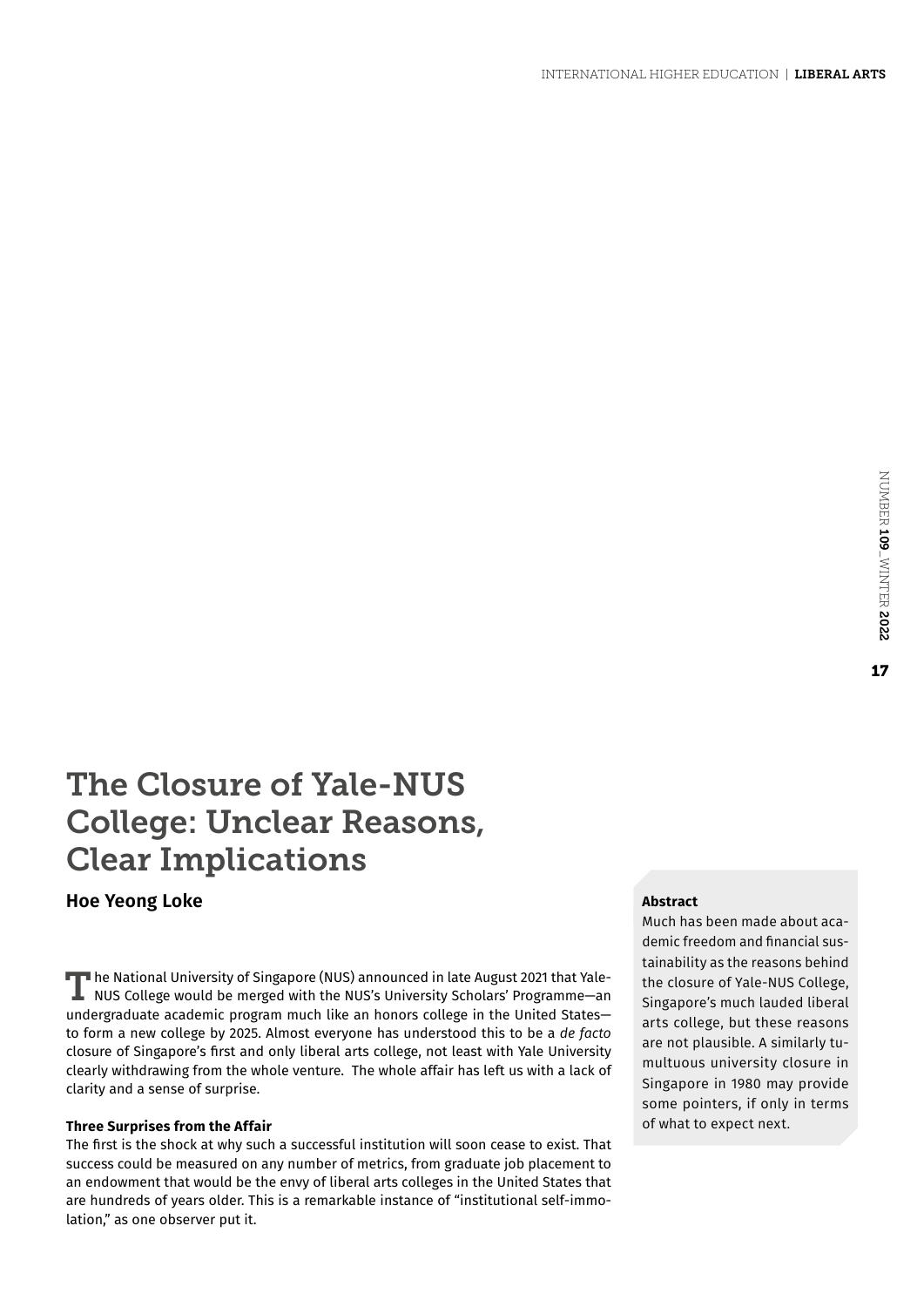*No convincing explanation for the closure has yet been offered publicly.*

The other striking thing was how chaotically the closure was announced. The president of Yale-NUS College said that he was "gobsmacked and flabbergasted" when the decision to close his institution was presented to him as a *fait accompli*, at the eleventh hour. The backlash from the student body has been greater than what anyone had foreseen. They are aggrieved at the distinct lack of consultation, or even any forewarning at all, about the closure of their college. Many of them feel short-changed, as they had given up places in prestigious universities overseas in favor of Yale-NUS College. They will soon have to peddle a defunct college on their CVs entering the job market. All of this simply does not gel with perceptions of Singaporean-style control and orderliness, whatever one's opinion of Singaporean politics.

Most strikingly perhaps, no convincing explanation for the closure has yet been offered publicly. For sure, concerns about the lack of academic freedom in Singapore have surfaced. The financial sustainability of an elite format of education, involving low student-to-teacher ratios, was also cited widely.

But these explanations beggar belief that the typically all-knowing Singaporean authorities had no clue what liberal arts education would entail, when they embarked on the partnership with Yale University. It is also difficult to believe that they would allow the project to unwind so spectacularly in the way that it has. This has led Scott Anthony of Nanyang Technological University, in his [article](https://www.timeshighereducation.com/blog/administrative-empire-building-may-have-sealed-yale-nus-fate) for *Times Higher Education* on September 10, 2021, to suggest reasons of "administrative empire building" within the NUS apparatus as a more plausible explanation behind the controversy.

#### **Academic Freedom, Student Activism?**

In 2019, a course at the College given by a Singaporean playwright on dissent and free speech was cancelled, on the basis that it lacked "academic rigour" and posed "legal risks" to students. His course was deemed to encourage students to protest. Those who claim that academic freedom was the reason behind Yale-NUS College's closure commonly cite this incident. Yet a Skype conversation with the Hong Kong prodemocracy activist Joshua Wong, as part of a student-organised event on the college in 2017, passed without incident— and was arguably far more controversial than any college course on dissent and free speech. A similar Skype conversation with Wong conducted by a Singaporean activist as part of a public conference (that is, outside of Yale-NUS College) landed the latter in court with charges of organizing a "public assembly" without a permit.

It is understandable how fears of a clampdown on academic freedom, and free speech more generally, have gained traction since. About a month after the closure of Yale-NUS College was announced, the Foreign Interference (Countermeasures) Act—which prescribes heavy fines and jail terms for those found to "mislead Singaporeans on political issues"—was passed by the government's supermajority in parliament. Parts of the academic community have raised concerns that the new law is so broadly worded as to potentially impinge on academic activities as innocuous as presenting research at overseas conferences.

Students at Yale-NUS College have been afforded much more latitude in political activism than their peers in NUS itself, as part of realizing the ideal of free enquiry intrinsic to a liberal arts education. But there has been a discernible tug-of-war among the powers that be, with regard to the kinds of freedoms and student activism that would be tolerated at Yale-NUS College.

#### **Financial Sustainability?**

The official explanation by the president of NUS and the minister for education is that financial sustainability, rather than a clampdown on academic freedom, was the reason behind the closure/merger of Yale-NUS College. NUS also proffered reasons of improving access to liberal arts education for more students and strengthening interdisciplinarity. These arguments have been debunked by students of the college. If these considerations were so important, the students say, then why has the NUS administration not made greater efforts to lay out clear financial arrangements or a radically different student admissions policy for the new college that would replace Yale-NUS?

All of this also jars with other developments in Singaporean higher education, such as the announcement, earlier this year, of the opening of a new arts university—a private